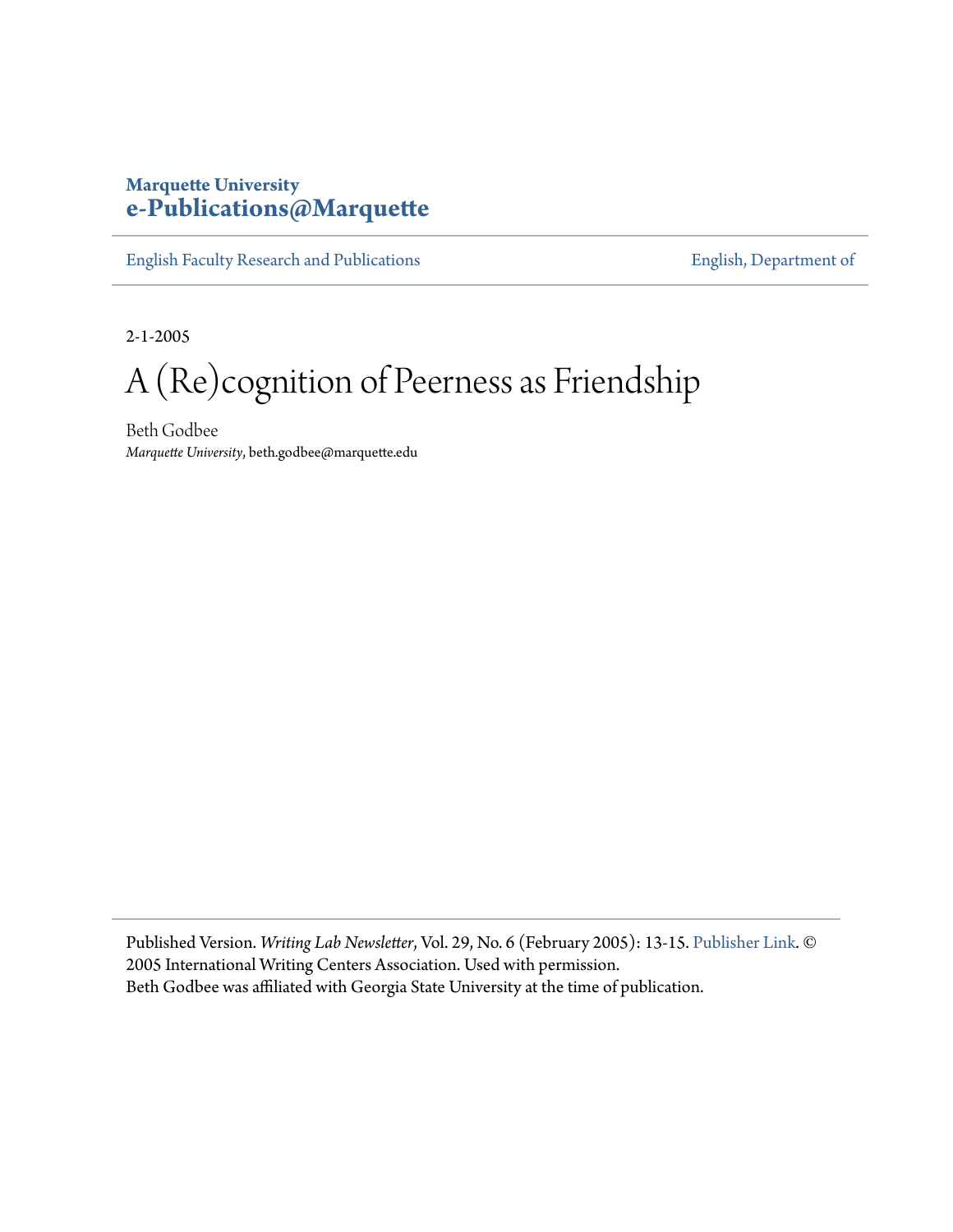## **A (re)cognition of peerness as friendship**

One Friday afternoon last semester, I had an awkward encounter in the writing center. A male graduate student came to the center shortly after twelve o'clock. We had just closed for the weekend, and the other graduate laboratory assistants I work with had left, but I stayed to pack up my books for an afternoon class. At first, he popped his head through the doorway and asked if we were still open. Referring him to our posted hours and explaining that I was on my way to a graduate seminar, I apologized, but firmly said, "We're closed." Instead of leaving or asking to make an appointment for Monday morning, he began a lengthy explanation of why he needed immediate help—his paper was already a week late, he had been out of town, and his professor had unrealistically high expectations. Like many frantic writers, he argued that he would only need a few minutes of my time because he only needed grammar help. After five minutes or so, in his last plea for me to read his paper, he said, "Come on, baby, you could have read my paper by now."

This statement, taken with his aggressive postures and behavior, could hardly be evidence of "peerness." This male student never asked my name nor indicated his; neither did he listen when I proposed alternate solutions, such as talking with his professor, asking a friend to read his paper, or making an appointment for Monday morning. To him, I was merely a service provider. And he was annoyed that I was unwilling to be at his service. Finally, the writing center director (and the professor of my afternoon class) used her authority as faculty to say she was locking the door and both of us were leaving for class. Only then did

he leave, too. I left that afternoon with a general sense of unease about my position as a writing tutor.

Earlier on that same Friday, I had two relatively successful conferences in the writing center. First, I worked with a sophomore political science major from an introductory government course. She wanted to brainstorm ideas of how a classical liberal theorist would critique the American model of representation. Then, a student from Thailand, who was enrolled in firstyear English for ESL students, brought a three-paragraph, summary-connection-analysis paper to revise. I had previously worked with both students. This was my third conference with the sophomore (I'll call her Faith) and perhaps my tenth with the first-year student (Cindy). Both writers and I were constructing positive working relationships built on trust, mutual interests, and developing friendship. Considering our relationships, I suspect that collaboration and co-learning are influenced less by peerness or "status equality" (Gillam 50) than by the fact that we enjoy one another's company. While theorists often characterize writing center work as peer tutoring, inequalities exist according to academic standing, writing experience, confidence, and familiarity in the tutorial. Additionally, identity groupings such as race, class, and gender interfere with peerness. Drawing on experiences from my own tutoring, I am suggesting an alternate model for characterizing relationships: rather than considering tutors and writers to be peers, we should promote interactions based on friendship.

 Writing center scholars Kenneth Bruffee, Alice Gillam, Diane Morrow, Linda Shamoon, Deborah Burns, John Trimbur, and others identify varied "problems with peerness." Still, many of their essays assume collaboration can be achieved among writers and tutors because we are "peers." Shamoon and Burns, for instance, argue that "[t]rue collaboration occurs when the participants are 'part of the same discourse community and meet as equals'" (175). Equality can be achieved in a number of ways, but the term implies that participants share responsibility, knowledge, or activity in the writing conference. Most often, equality presumes peerness, that writers and tutors are basically the same (both are students who do academic writing). Although faculty and professional adjuncts may tutor, students more generally staff writing centers. What I am questioning is whether the simple categorization of "student" implies peerness.

Peer status may be broken down by a number of differences between writer and tutor. Of primary importance is the matter of academic standing. Firstyear undergraduates and doctoral candidates are both "students," but there are a number of years, courses, and completed assignments separating them. Trimbur's "Peer Tutoring: A Contradiction in Terms?" accurately describes the conflicting loyalties tutors experience when invested with institutional authority. Still, Trimbur only presents undergraduate tutoring scenarios. In Georgia State's Writing Studio, our tutors are graduate students, but the majority of writers who visit us are undergraduates. This difference in academic standing exacerbates an already-recognized power imbalance.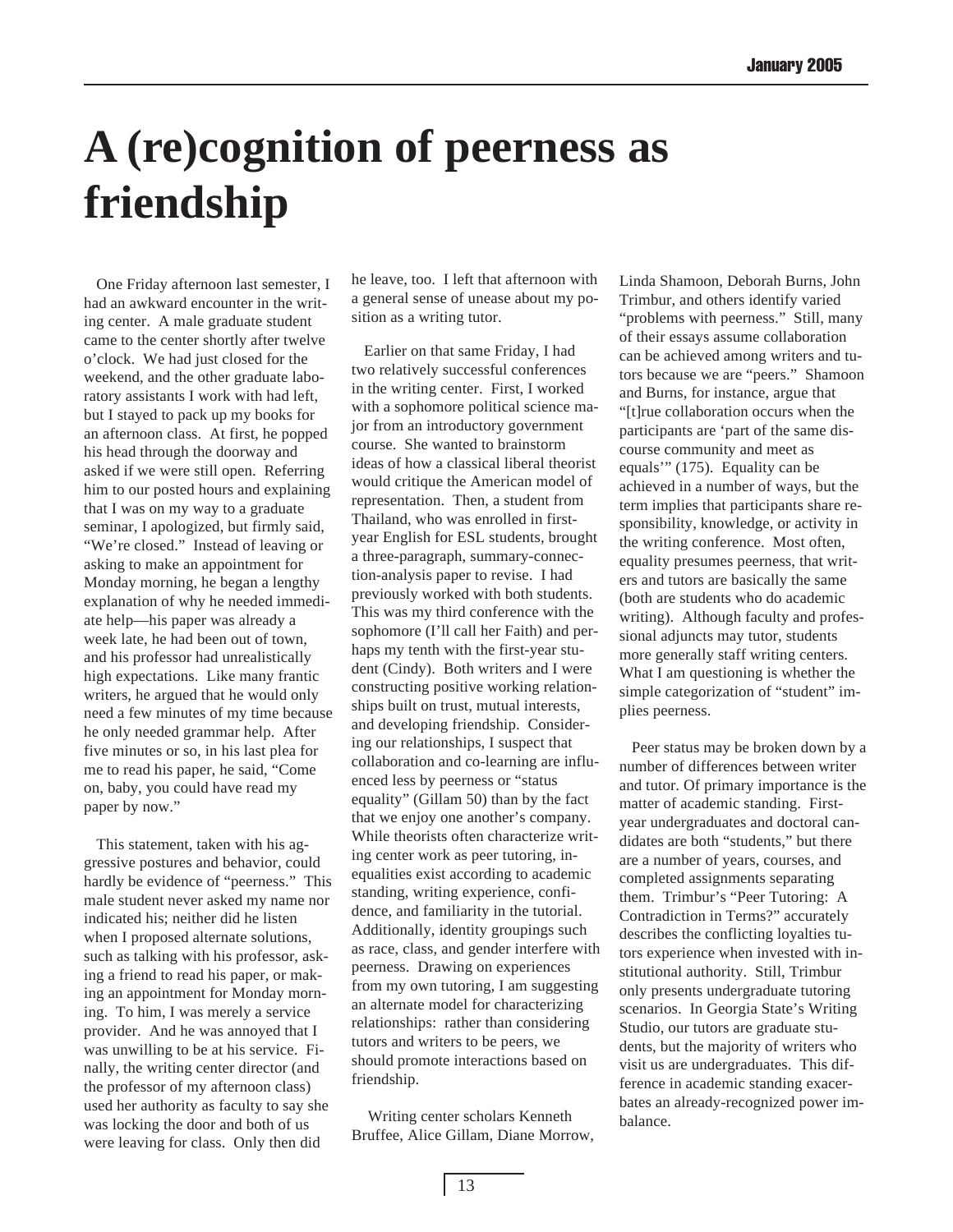Compounding this inequality, tutors generally have extensive writing experiences and read and write regularly (and enjoy doing so). Moreover, students sometimes ask if I am studying English, as though this disciplinary knowledge marks a person's greatness in composition. Additionally, while tutors certainly have doubts and uncertainties, as do all students at times, they have greater confidence and familiarity in the tutorial. Writing tutors know the task at hand: they are better aware of strategies and approaches to writing as well as the university's and professor's expectations for academic writing. Tutors also spend significant time in the writing center, so the space is comfortable and familiar to them. Situated in a recognizable room with work they know and perhaps enjoy, tutors are in a position of power. Writers, on the other hand, enter a new and often strange setting with difficult work ahead. In addition to differences in academic standing and writing experience, confidence and familiarity set tutors and writers apart.

My undergraduate writing center at Agnes Scott College came closer to achieving peerness, although many of the same inequalities were present. Academic standing was more equal in the sense that all tutors and writers were undergraduate students. Additionally, many tutors, myself included, represented disciplines other than English. Our multi-disciplinary writing center showed that everyone has access to writing knowledge; English majors were not somehow separated as the "good writers" on campus. While we enjoyed writing and were constantly engaged in the composition process for our own coursework, we had similar writing experiences as the students who visited the writing center. Perhaps most importantly, confidence and familiarity were more evenly distributed. The center's space allowed for students

to "hang out" in the writing center and become accustomed to the setting. Many writers used the computers and free printing to work on papers. Tutors were required to see each other for tutoring. This meant that we never felt too removed from the side of the writer/tutee. We knew what it felt like to be criticized or told to scrap whole sections of text. Despite these steps toward achieving peerness among writers and tutors, inequalities remained in the writing center. The writer, for instance, was seeking help (whether it be simply a second reader or a language instructor), and the tutor was paid to help. Moreover, the tutor chose to work in the center and to spend her time there; writers, oftentimes, would prefer just to have the paper done. These differences presented serious challenges to status equality.

The limitations of peerness are illustrated in my two Friday tutoring conferences—and in the third awkward situation. In the conferences with Faith and Cindy, I was older, further along in my studies, more experienced with writing, and more certain of the space around me as well as my approach to the assignments. In the third encounter, a very different limitation to peerness arose. The male graduate student's insistent, even bullying, behavior leads me to believe that he never saw me as an equal. Instead, I was the lowly woman, reduced to "baby," who should help elevate the male to his prominent position, reinforcing the gender hierarchy. As Eileen Schell observes, women teachers have often been expected to bring feminine domestic qualities into their work—to be generous, sensitive to the needs of others, and willing to self-sacrifice (22). This particular male student expected me not only to bend the rules for him, but also to give of my own time. In this context, it was not a matter of academic standing or experience with writing that created inequality; rather, gender expectations destroyed any possibility of collaboration.

I believe, therefore, that peerness should be conceived less as a matter of status equality and more in terms of opportunities for co-learning or shared activity in the writing conference. Bruffee conceives of peer tutoring as "a two-way street, since students' work tended to improve when they got help from peer tutors and tutors learned from the students they helped and from the activity of tutoring itself" (207). In conferences with Faith and Cindy, I learn as much from them as I believe they learn from me. Still, I would not characterize our interactions as "peer tutoring" because our motivations for and types of learning are different. Faith has said she enjoys working with me because I understand her discipline (political science) and talk out complicated arguments with her. Perhaps we gain equal satisfaction and learning from our brainstorming sessions, but Faith looks to me for disciplinary and writing knowledge, while I learn from her more about tutoring, the teaching of government at Georgia State, and the way she constructs arguments (her method is very different from mine, so I am learning a new strategy in the process of tutoring).

From Cindy, I learn about her home and culture in Thailand, her experiences in America, her understandings and methods of learning English, and her unique interests in technology (from cloning to uses of the Internet). Cindy says I help her understand the structure of American writing (from thesis statements to sentence variation). We often use the dictionary, and in the process, I learn more about English—word origins, uses, and parts of speech. By the third or fourth tutoring session, I learned that Cindy has a wonderful sense of humor, and I had missed it in her first papers. She helped me reconsider my focus when tutoring and explore why it took me some time to recognize this very important part of her personality. In both tutoring relationships, I serve as a colearner. The sessions are quasi